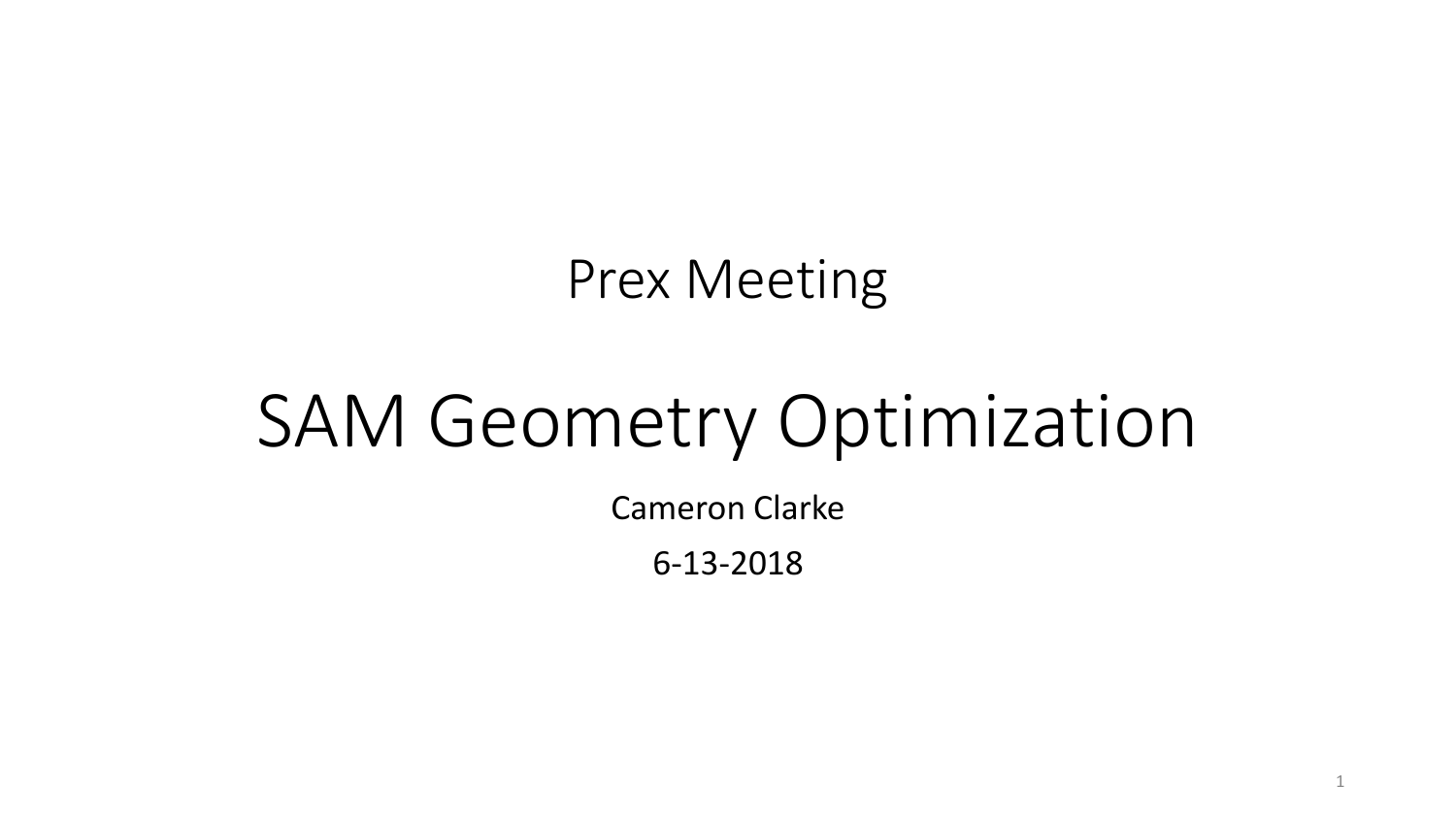Confirming the simulation matches prior work:

(6.3M events or so)

My results (generator 7, full prex geometry) match Ciprian's results – the red and blue lines for the two data sets are right on top of each other for all detectors studied



Potential methods of reducing radiation

1) Spherical end cap – New configuration: the tip reaches where the tip of the cylindrical one originally was, thickness reduced to 10mills of an inch from tip up to 6cm along SAM can



- 2) Changing parameters of the SAMs
- Thickness of Quartz
- Thickness of aluminum wall and window
- Radial offset of entire apparatus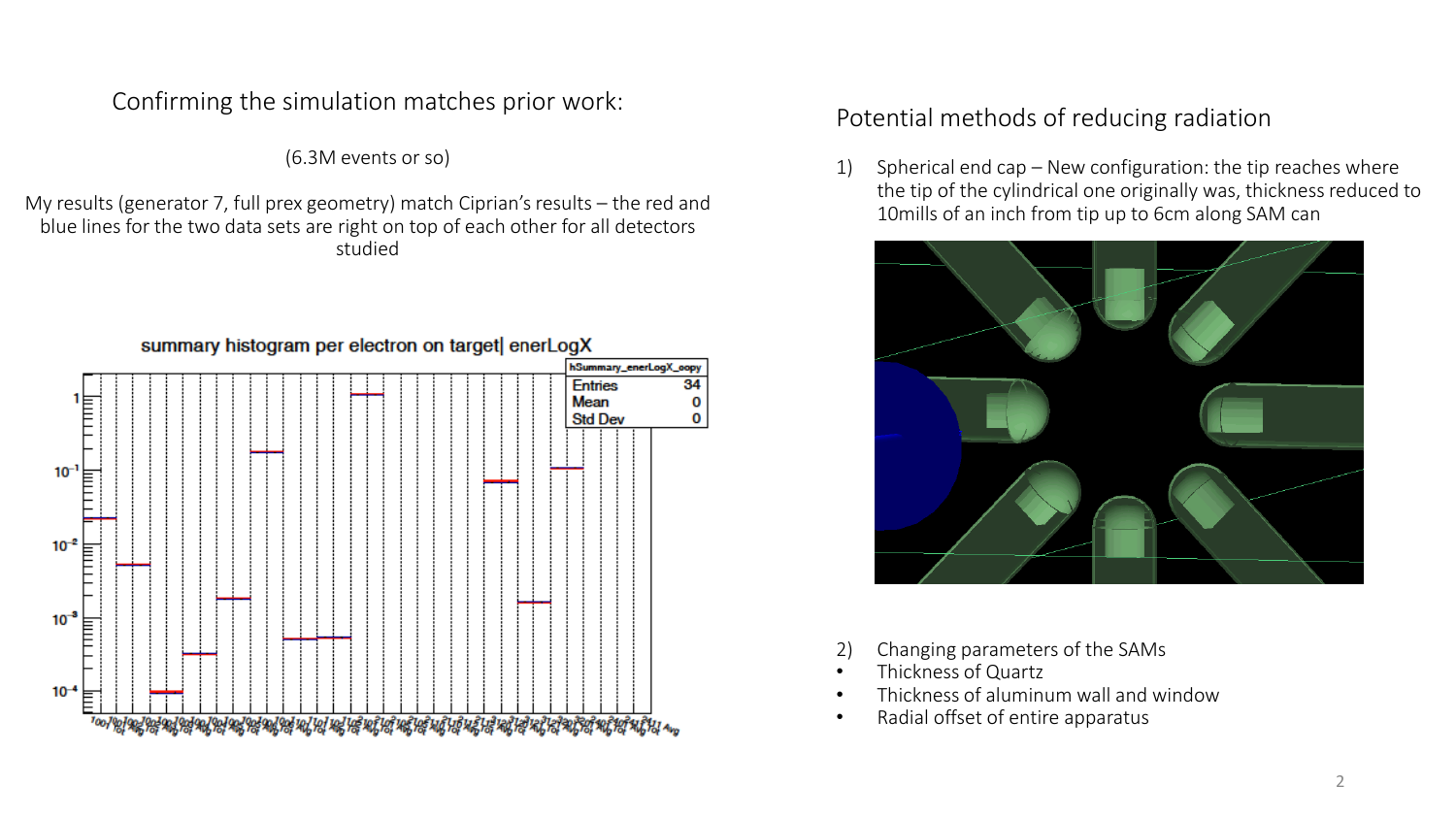## Baseline simulations

(original cylindrical endcap config)

#### NEIL in LHRS Energy Deposited in O-Ring



The SAMs+Ushield configuration (entry 2) is our starting point, and we want to get to the levels of noSAMs+Ushield (entry 3)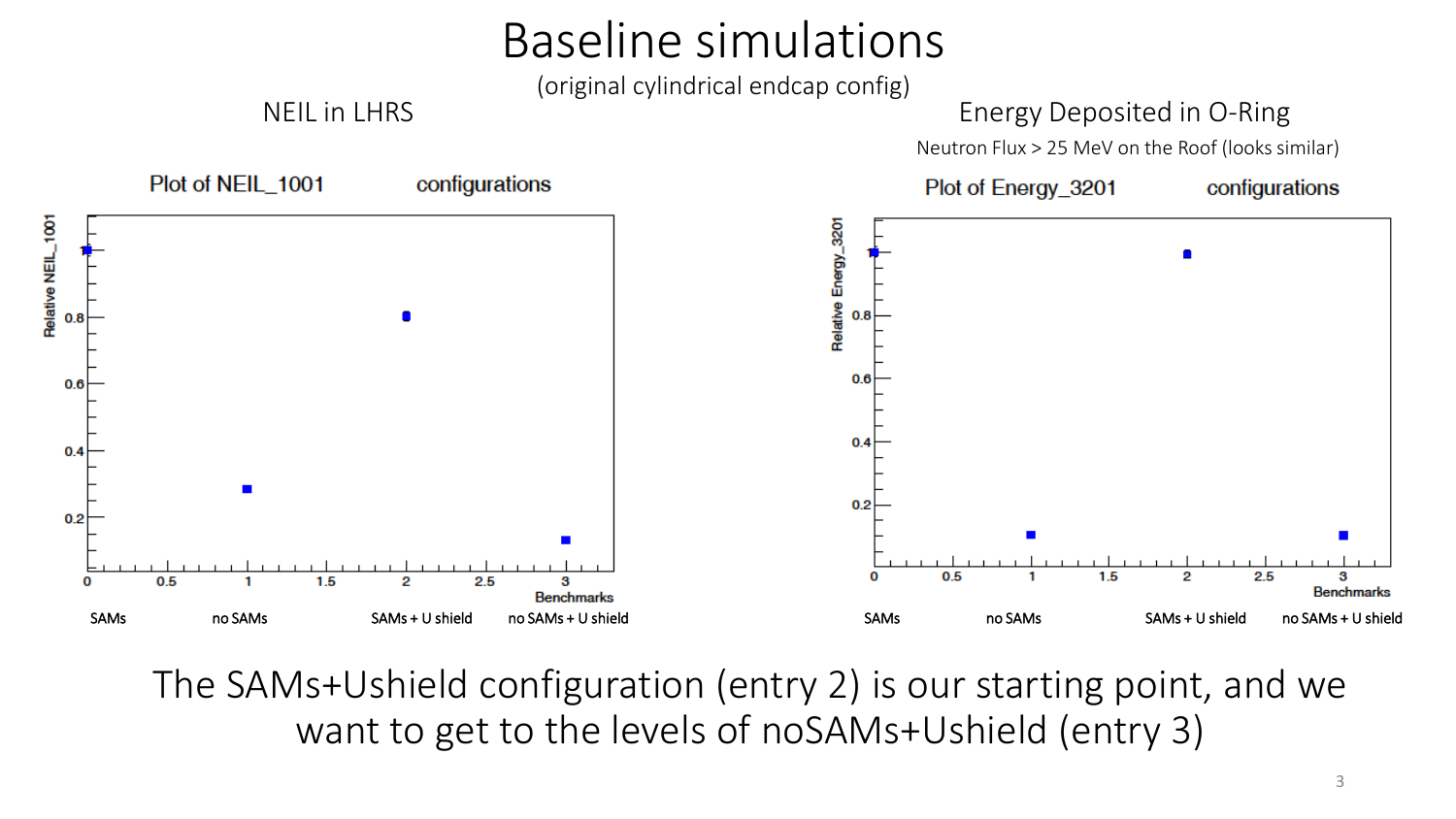- Roof Flux Neutrons with E>25 MeV

- Energy in O-ring

(blue line arbitrarily at 45mm offset)

Plot of Flux\_1006 improved\_offset configurations, size 1.0 to 100.0 mm



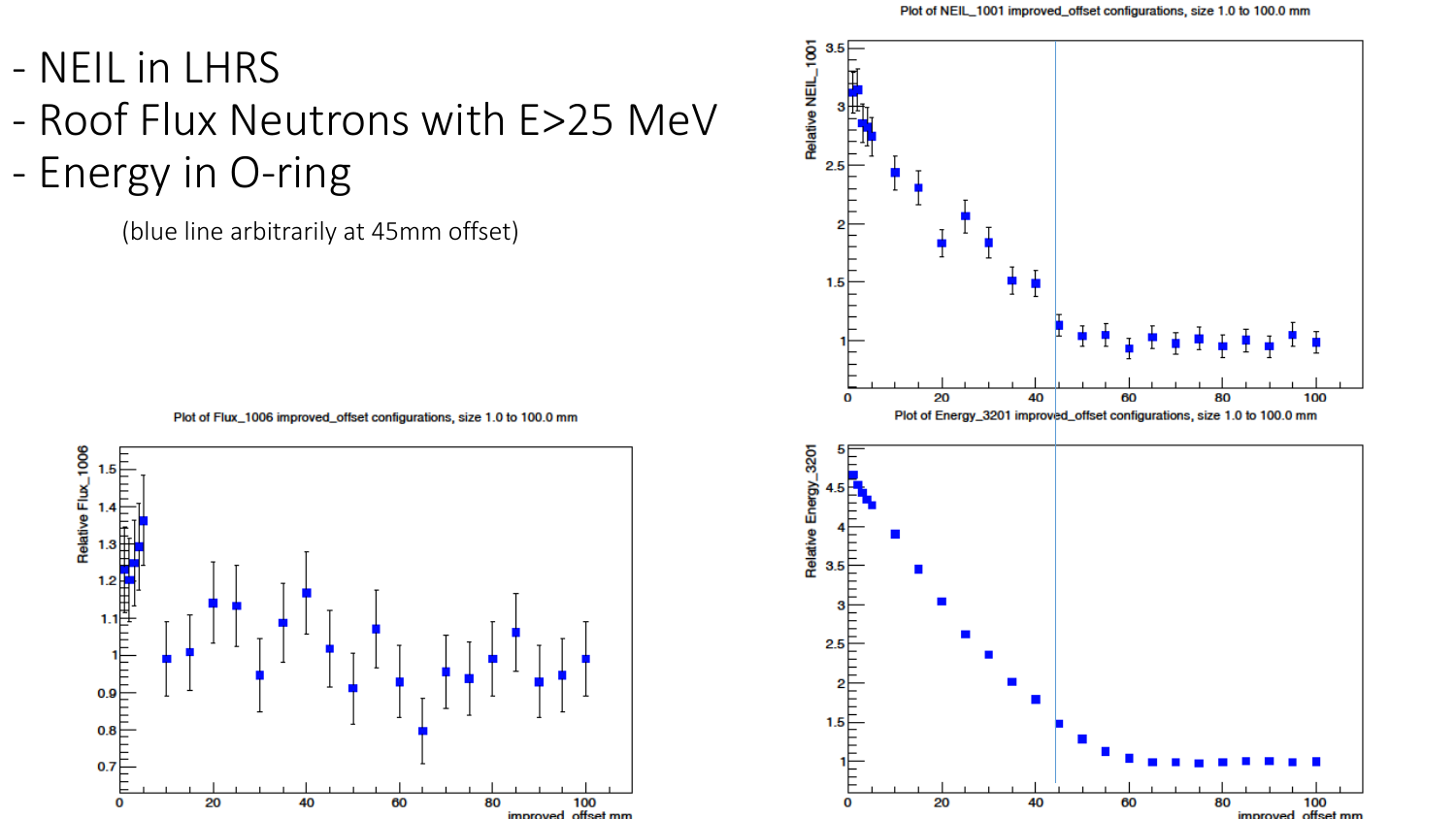The new "improved" spherical end-cap configuration gets pretty close to the goal, but the aluminum thickness is not that important (ran 10 mills and 5 mills thicknesses)

This is just a summary of data plotted, arbitrarily chosen at 45 mm offset:

| Baseline: Quartz Thickness=13mm, offset=0mm, Aluminum Can Thickness=1500um - Ratios w.r.t. Goal |          |      |                                                                              |  |  |  |  |
|-------------------------------------------------------------------------------------------------|----------|------|------------------------------------------------------------------------------|--|--|--|--|
| Configuration (offset = 45mm)                                                                   |          |      | Sph (canthick = 254um)   Sph (canthick = 127um)   Cyl Baseline (45mm offset) |  |  |  |  |
| det-1001-LHRS NEIL                                                                              | $1.13\,$ | 1.14 | 1.30                                                                         |  |  |  |  |
| det-1006-Roof Flux                                                                              | 1.02     | 1.21 | 1.13                                                                         |  |  |  |  |
| det-3201-O-Ring Energy                                                                          | 1.48     | 1.42 | 2.14                                                                         |  |  |  |  |

Goal for matching noSAM configuration is NEIL->1, Roof Flux->1, O-Ring Energy->1

There is a ~10% uncertainty on these baseline numbers, and on each configuration, so this is only a rough estimate

The "improved" configuration uses

- Spherical end cap
- 13 mm thick quartz
- 45 mm radial offset
- 10 mills of an inch (0.254 mm) thick aluminum walls (for first 6 cm, then 1.651mm thick)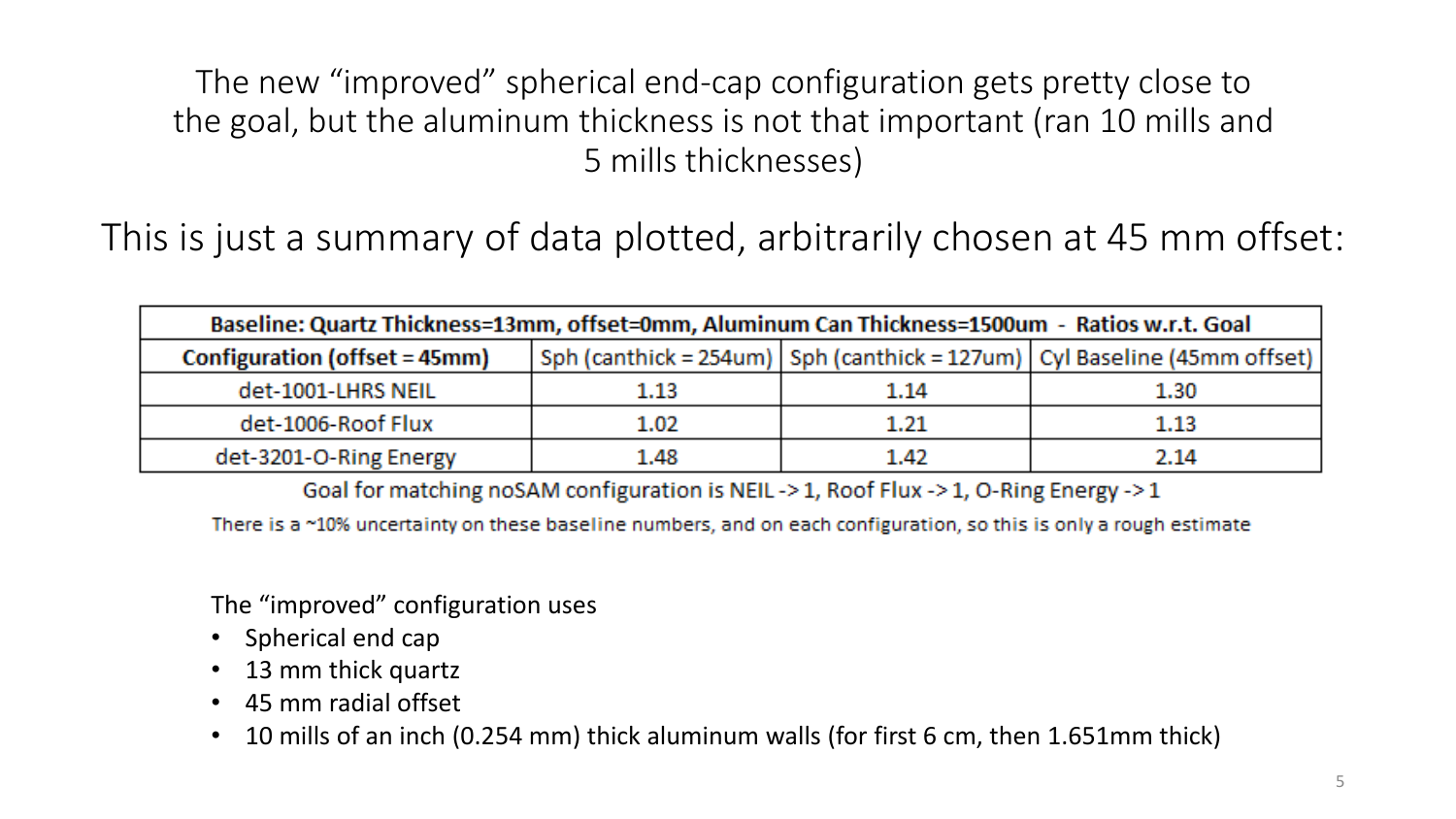# Supplementary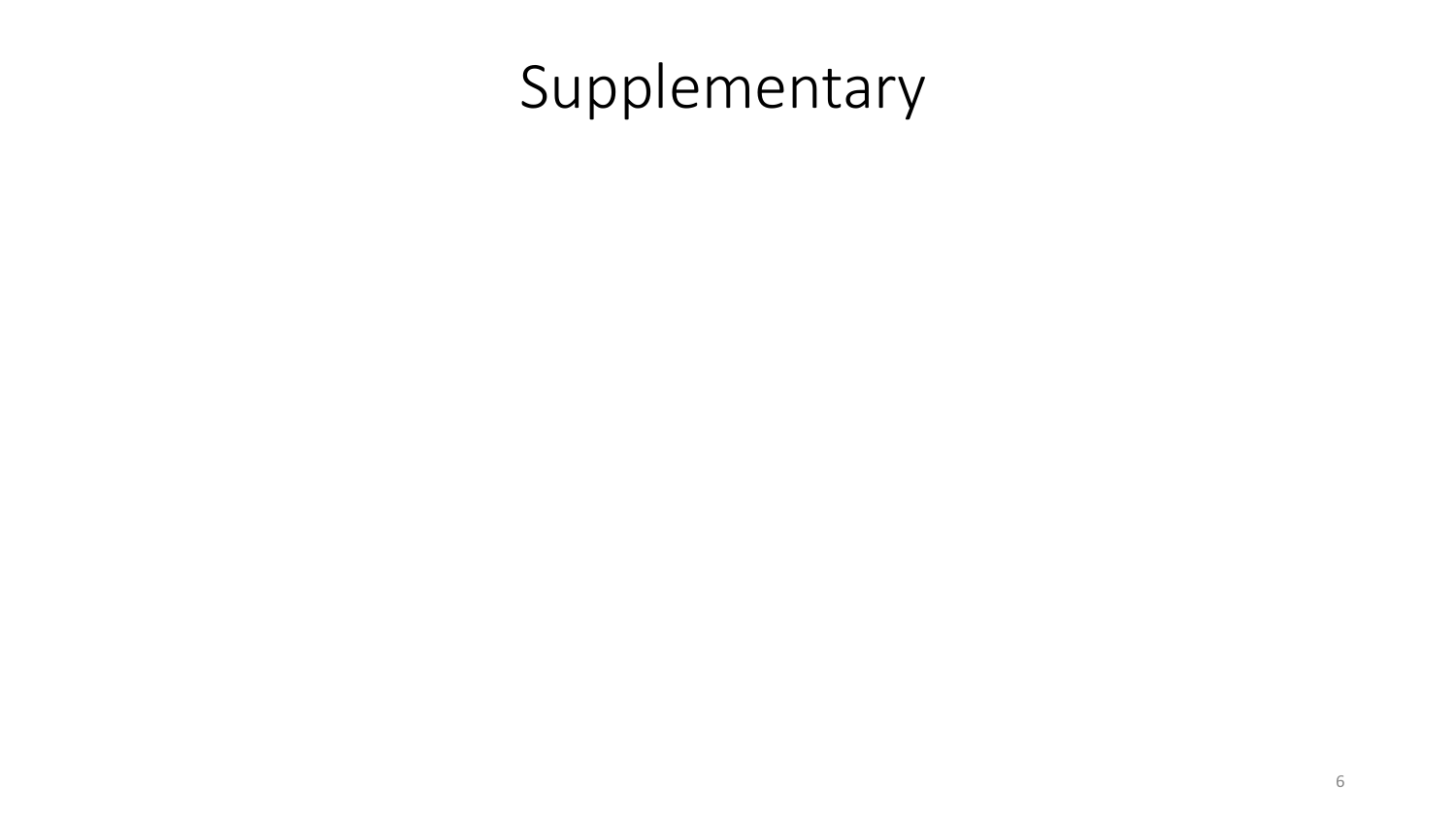- $\bigstar$  = the baseline configuration
- Combined goal for matching no SAM configuration is NEIL -> 0.28

### NEIL calculations in LHRS







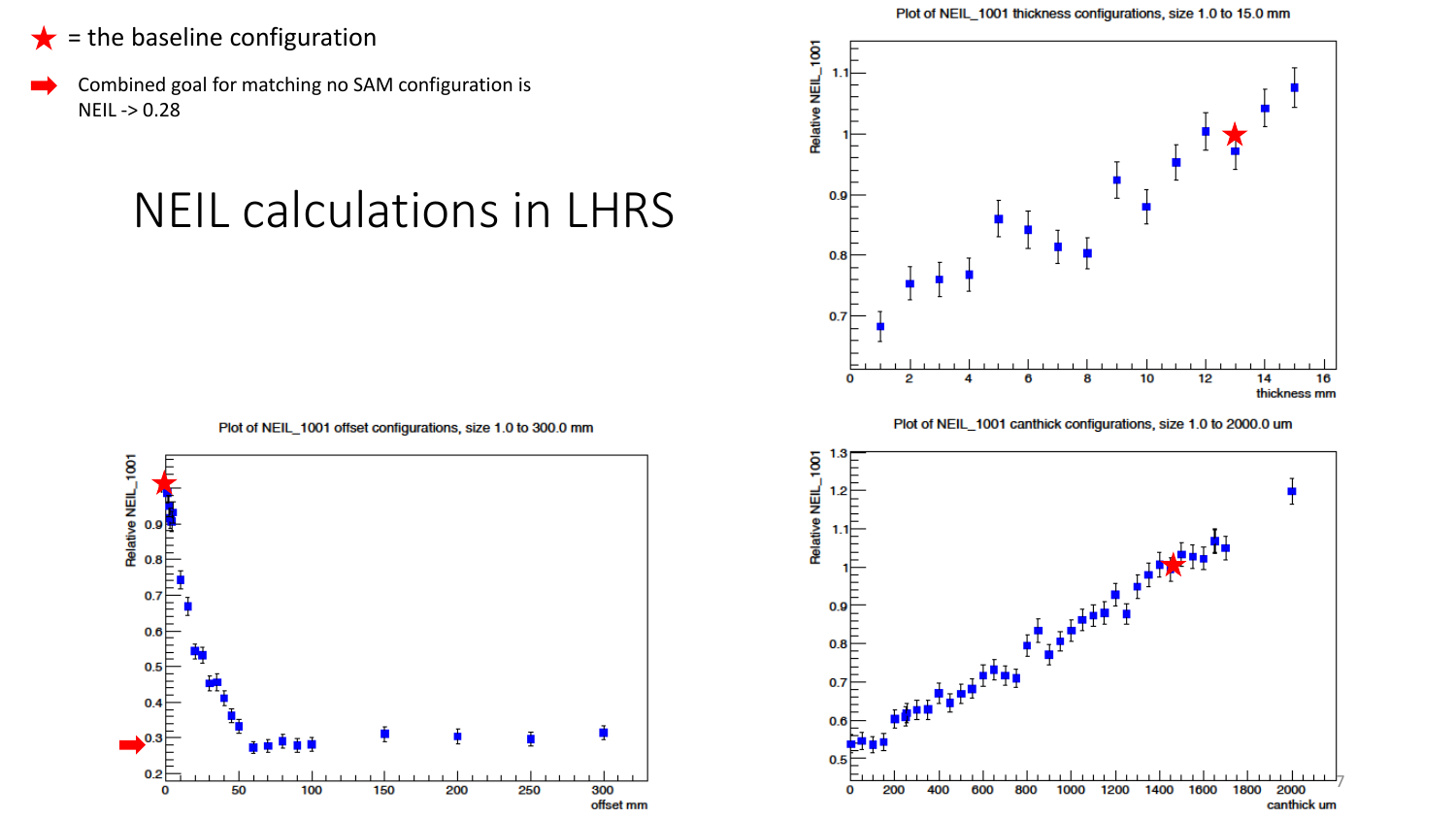- $\bigstar$  = the baseline configuration
- Combined goal for matching no SAM configuration is Roof Flux -> 0.65

#### Flux on Roof



Plot of Flux\_1006 canthick configurations, size 1.0 to 2000.0 um



Plot of Flux\_1006 offset configurations, size 1.0 to 300.0 mm

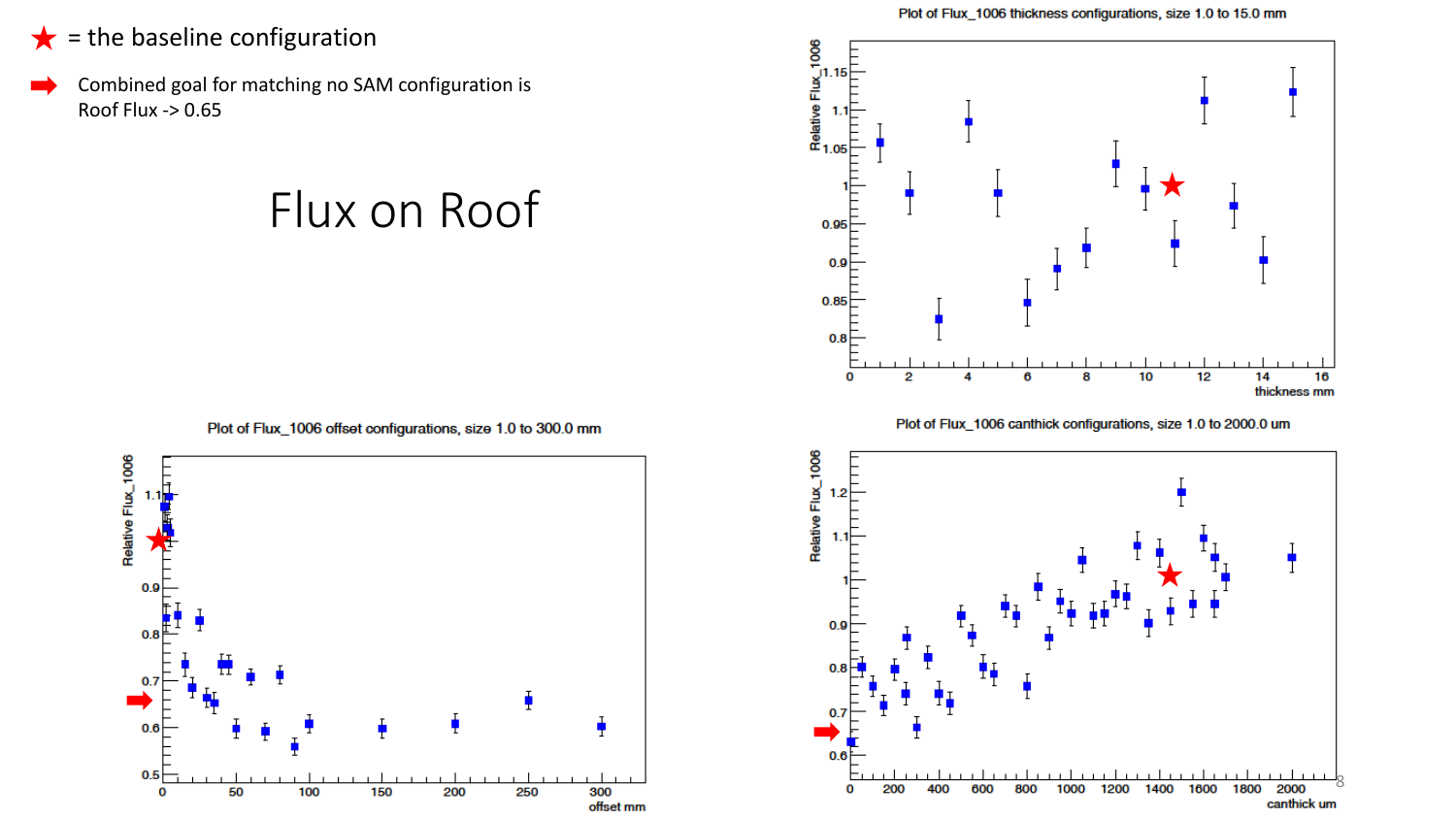#### $\bigstar$  = the baseline configuration

Combined goal for matching no SAM configuration is O-Ring Energy -> 0.1

### Energy in O-Ring



Plot of Energy\_3201 canthick configurations, size 1.0 to 2000.0 um

**b** 



Plot of Energy\_3201 offset configurations, size 1.0 to 300.0 mm

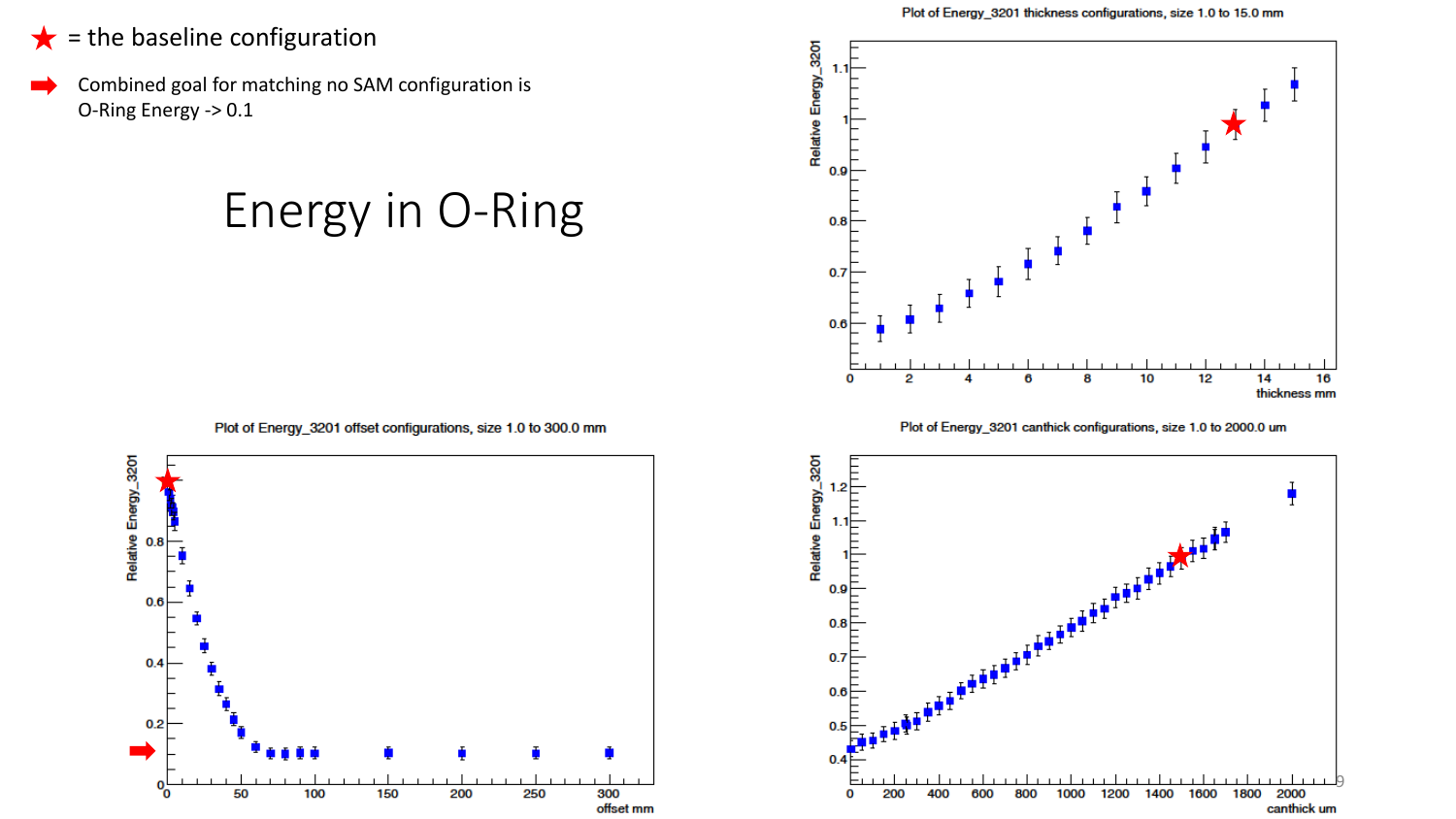This is the Relative flux on the roof plot that didn't fit in slide 3